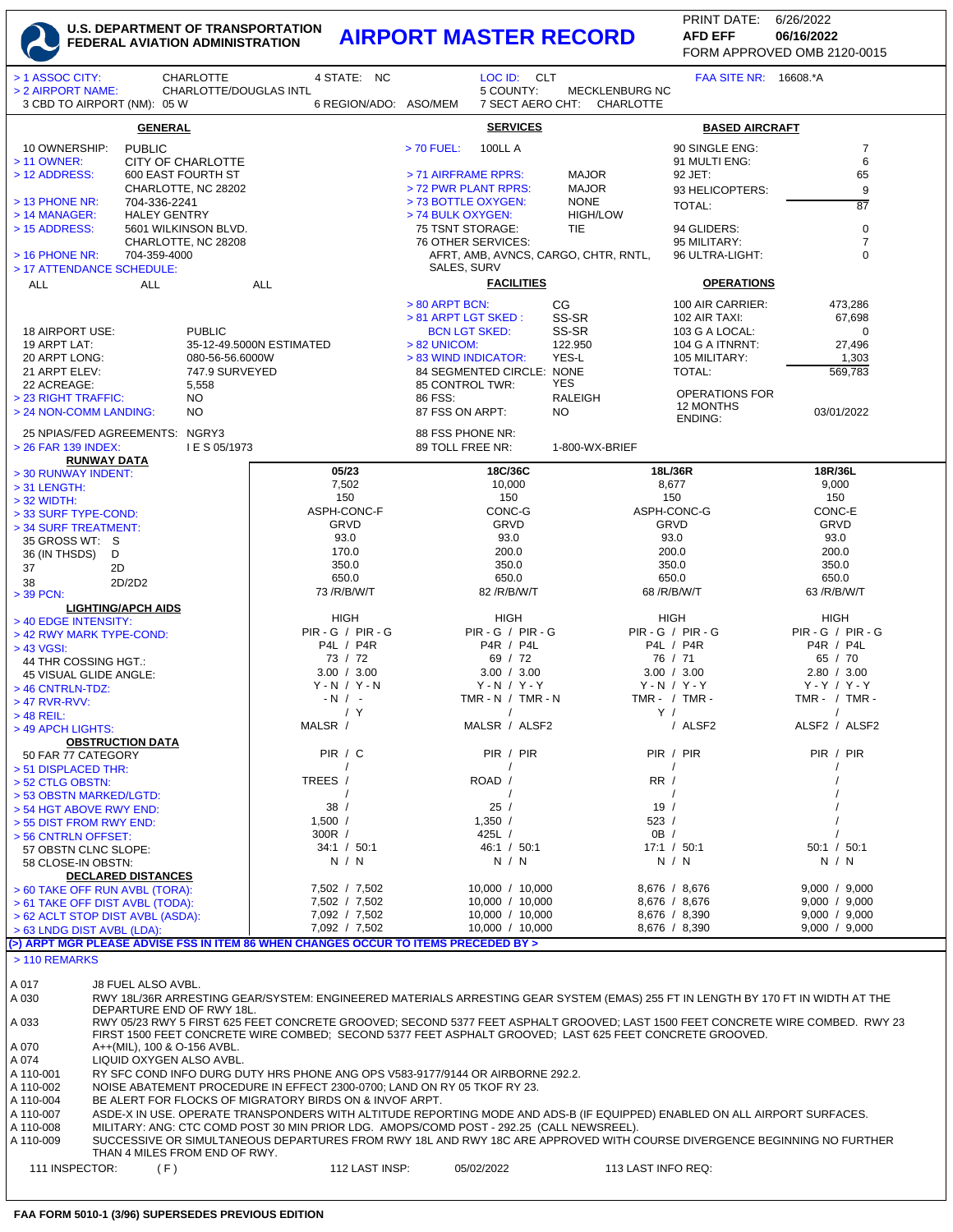

## **U.S. DEPARTMENT OF TRANSPORTATION FEDERAL AVIATION ADMINISTRATION AIRPORT MASTER RECORD AFD EFF 06/16/2022**

FORM APPROVED OMB 2120-0015 PRINT DATE: 6/26/2022 **AFD EFF**

| > 1 ASSOC CITY:<br>***CONTINUED***<br>> 2 AIRPORT NAME:                                                                                                                                                        | 4 STATE: NC           | LOC ID: CLT<br>5 COUNTY:                 | <b>FAA SITE NR: 16608.*A</b>                                                                                               |  |  |  |  |
|----------------------------------------------------------------------------------------------------------------------------------------------------------------------------------------------------------------|-----------------------|------------------------------------------|----------------------------------------------------------------------------------------------------------------------------|--|--|--|--|
| 3 CBD TO AIRPORT (NM):                                                                                                                                                                                         | 6 REGION/ADO: ASO/MEM | 7 SECT AERO CHT:                         |                                                                                                                            |  |  |  |  |
| <b>GENERAL</b>                                                                                                                                                                                                 |                       | <b>SERVICES</b>                          | <b>BASED AIRCRAFT</b>                                                                                                      |  |  |  |  |
| 10 OWNERSHIP:                                                                                                                                                                                                  |                       | > 70 FUEL:                               | 90 SINGLE ENG:                                                                                                             |  |  |  |  |
| > 11 OWNER:<br>> 12 ADDRESS:                                                                                                                                                                                   |                       | > 71 AIRFRAME RPRS:                      | 91 MULTI ENG:<br>92 JET:                                                                                                   |  |  |  |  |
|                                                                                                                                                                                                                |                       | > 72 PWR PLANT RPRS:                     | 93 HELICOPTERS:                                                                                                            |  |  |  |  |
| > 13 PHONE NR:<br>$>$ 14 MANAGER:                                                                                                                                                                              |                       | > 73 BOTTLE OXYGEN:<br>> 74 BULK OXYGEN: | TOTAL:                                                                                                                     |  |  |  |  |
| > 15 ADDRESS:                                                                                                                                                                                                  |                       | 75 TSNT STORAGE:                         | 94 GLIDERS:                                                                                                                |  |  |  |  |
|                                                                                                                                                                                                                |                       | 76 OTHER SERVICES:                       | 95 MILITARY:                                                                                                               |  |  |  |  |
| $>$ 16 PHONE NR:<br>> 17 ATTENDANCE SCHEDULE:                                                                                                                                                                  |                       |                                          | 96 ULTRA-LIGHT:                                                                                                            |  |  |  |  |
|                                                                                                                                                                                                                |                       | <b>FACILITIES</b>                        | <b>OPERATIONS</b>                                                                                                          |  |  |  |  |
|                                                                                                                                                                                                                |                       | $> 80$ ARPT BCN:                         | 100 AIR CARRIER:                                                                                                           |  |  |  |  |
|                                                                                                                                                                                                                |                       | > 81 ARPT LGT SKED:                      | 102 AIR TAXI:                                                                                                              |  |  |  |  |
| 18 AIRPORT USE:<br>19 ARPT LAT:                                                                                                                                                                                |                       | <b>BCN LGT SKED:</b><br>$> 82$ UNICOM:   | 103 G A LOCAL:<br>104 G A ITNRNT:                                                                                          |  |  |  |  |
| 20 ARPT LONG:                                                                                                                                                                                                  |                       | > 83 WIND INDICATOR:                     | 105 MILITARY:                                                                                                              |  |  |  |  |
| 21 ARPT ELEV:<br>22 ACREAGE:                                                                                                                                                                                   |                       | 84 SEGMENTED CIRCLE:<br>85 CONTROL TWR:  | TOTAL:                                                                                                                     |  |  |  |  |
| > 23 RIGHT TRAFFIC:                                                                                                                                                                                            |                       | 86 FSS:                                  | <b>OPERATIONS FOR</b>                                                                                                      |  |  |  |  |
| > 24 NON-COMM LANDING:                                                                                                                                                                                         |                       | 87 FSS ON ARPT:                          | 12 MONTHS<br>ENDING:                                                                                                       |  |  |  |  |
| 25 NPIAS/FED AGREEMENTS:                                                                                                                                                                                       |                       | 88 FSS PHONE NR:                         |                                                                                                                            |  |  |  |  |
| > 26 FAR 139 INDEX:<br><b>RUNWAY DATA</b>                                                                                                                                                                      |                       | 89 TOLL FREE NR:                         |                                                                                                                            |  |  |  |  |
| > 30 RUNWAY INDENT:                                                                                                                                                                                            |                       |                                          |                                                                                                                            |  |  |  |  |
| $>$ 31 LENGTH:<br>$>$ 32 WIDTH:                                                                                                                                                                                |                       |                                          |                                                                                                                            |  |  |  |  |
| > 33 SURF TYPE-COND:                                                                                                                                                                                           |                       |                                          |                                                                                                                            |  |  |  |  |
| > 34 SURF TREATMENT:                                                                                                                                                                                           |                       |                                          |                                                                                                                            |  |  |  |  |
| 35 GROSS WT: S<br>36 (IN THSDS)<br>D                                                                                                                                                                           |                       |                                          |                                                                                                                            |  |  |  |  |
| 37<br>2D                                                                                                                                                                                                       |                       |                                          |                                                                                                                            |  |  |  |  |
| 2D/2D2<br>38<br>> 39 PCN:                                                                                                                                                                                      |                       |                                          |                                                                                                                            |  |  |  |  |
| <b>LIGHTING/APCH AIDS</b>                                                                                                                                                                                      |                       |                                          |                                                                                                                            |  |  |  |  |
| > 40 EDGE INTENSITY:                                                                                                                                                                                           | $-$ / $-$             |                                          |                                                                                                                            |  |  |  |  |
| > 42 RWY MARK TYPE-COND:<br>> 43 VGSI:                                                                                                                                                                         |                       |                                          |                                                                                                                            |  |  |  |  |
| 44 THR COSSING HGT.:                                                                                                                                                                                           |                       |                                          |                                                                                                                            |  |  |  |  |
| 45 VISUAL GLIDE ANGLE:<br>> 46 CNTRLN-TDZ:                                                                                                                                                                     | $\sqrt{ }$            |                                          |                                                                                                                            |  |  |  |  |
| $>$ 47 RVR-RVV:                                                                                                                                                                                                | - / -                 |                                          |                                                                                                                            |  |  |  |  |
| $>$ 48 REIL:                                                                                                                                                                                                   |                       |                                          |                                                                                                                            |  |  |  |  |
| > 49 APCH LIGHTS:<br><b>OBSTRUCTION DATA</b>                                                                                                                                                                   |                       |                                          |                                                                                                                            |  |  |  |  |
| 50 FAR 77 CATEGORY                                                                                                                                                                                             |                       |                                          |                                                                                                                            |  |  |  |  |
| > 51 DISPLACED THR:<br>> 52 CTLG OBSTN:                                                                                                                                                                        |                       |                                          |                                                                                                                            |  |  |  |  |
| > 53 OBSTN MARKED/LGTD:                                                                                                                                                                                        |                       |                                          |                                                                                                                            |  |  |  |  |
| > 54 HGT ABOVE RWY END:<br>> 55 DIST FROM RWY END:                                                                                                                                                             |                       |                                          |                                                                                                                            |  |  |  |  |
| > 56 CNTRLN OFFSET:                                                                                                                                                                                            |                       |                                          |                                                                                                                            |  |  |  |  |
| 57 OBSTN CLNC SLOPE:                                                                                                                                                                                           |                       |                                          |                                                                                                                            |  |  |  |  |
| 58 CLOSE-IN OBSTN:<br><b>DECLARED DISTANCES</b>                                                                                                                                                                |                       |                                          |                                                                                                                            |  |  |  |  |
| > 60 TAKE OFF RUN AVBL (TORA):                                                                                                                                                                                 |                       |                                          |                                                                                                                            |  |  |  |  |
| > 61 TAKE OFF DIST AVBL (TODA):<br>> 62 ACLT STOP DIST AVBL (ASDA):                                                                                                                                            |                       |                                          |                                                                                                                            |  |  |  |  |
| > 63 LNDG DIST AVBL (LDA):                                                                                                                                                                                     |                       |                                          |                                                                                                                            |  |  |  |  |
| (>) ARPT MGR PLEASE ADVISE FSS IN ITEM 86 WHEN CHANGES OCCUR TO ITEMS PRECEDED BY ><br>> 110 REMARKS                                                                                                           |                       |                                          |                                                                                                                            |  |  |  |  |
|                                                                                                                                                                                                                |                       |                                          |                                                                                                                            |  |  |  |  |
| RWY STATUS LGTS IN OPR.<br>A 110-010<br>A 110-011                                                                                                                                                              |                       |                                          | TWY C4 AND C6: WHEN TAXIING AIRCRAFT WITH COCKPIT TO MAIN GEAR DISTANCE GREATER THAN 90 FT, PILOT MUST PERFORM JUDGEMENTAL |  |  |  |  |
| OVERSTEERING INSTEAD OF COCKPIT OVER CENTERLINE STEERING.                                                                                                                                                      |                       |                                          |                                                                                                                            |  |  |  |  |
| GROUP V ACFT WITH A WINGSPAN GTR THAN 171 FT ARE PROHIBITED FM EXITING RWY 18L/36R AT TWY C10.<br>A 110-012                                                                                                    |                       |                                          |                                                                                                                            |  |  |  |  |
| TWY C10 UNUSBL FOR TXG ONTO RWY 18L/36R.<br>A 110-013<br>A 110-014<br>CLT RAMP, NON-MOVMT AREA, IS CTLD RAMP; CTC RAMP CTL PRIOR TO ENTERING.                                                                  |                       |                                          |                                                                                                                            |  |  |  |  |
| A 110-015<br>DUAL TAXI BTN DEP CALL SPOTS 11/12 AND 13N/13S RSTRD TO ONE ACFT LESS THAN 214 FT AND ONE ACFT LESS THAN 118 FT OR TWO ACFT LESS                                                                  |                       |                                          |                                                                                                                            |  |  |  |  |
| <b>THAN 171 FT.</b><br>DUAL TAXI BTN DEP CALL SPOTS 22/23 AND 24N/24S RSTRD TO ACFT WITH WINGSPANS LESS THAN 118 FT.<br>A 110-016                                                                              |                       |                                          |                                                                                                                            |  |  |  |  |
| A 110-017<br>TWY C10 RSTRD TO ACFT WITH WINGSPAN LESS THAN 171 FT WHEN EXITING RWY.<br>GROUP III ACFT WITH A WINGSPAN GTR THAN 79 FT ARE PROHIBITED FM MAKING A NBND TURN ONTO TWY C WHEN TAXIING WB ON TWY A. |                       |                                          |                                                                                                                            |  |  |  |  |
| A 110-018<br>A 110-019<br>TWY D, RESTRICTED TO 15 MPH OR LESS WITH WINGSPAN 171 FT AND GREATER.                                                                                                                |                       |                                          |                                                                                                                            |  |  |  |  |
|                                                                                                                                                                                                                |                       |                                          |                                                                                                                            |  |  |  |  |
| 111 INSPECTOR:<br>(F)                                                                                                                                                                                          | 112 LAST INSP:        | 05/02/2022                               | 113 LAST INFO REQ:                                                                                                         |  |  |  |  |
|                                                                                                                                                                                                                |                       |                                          |                                                                                                                            |  |  |  |  |